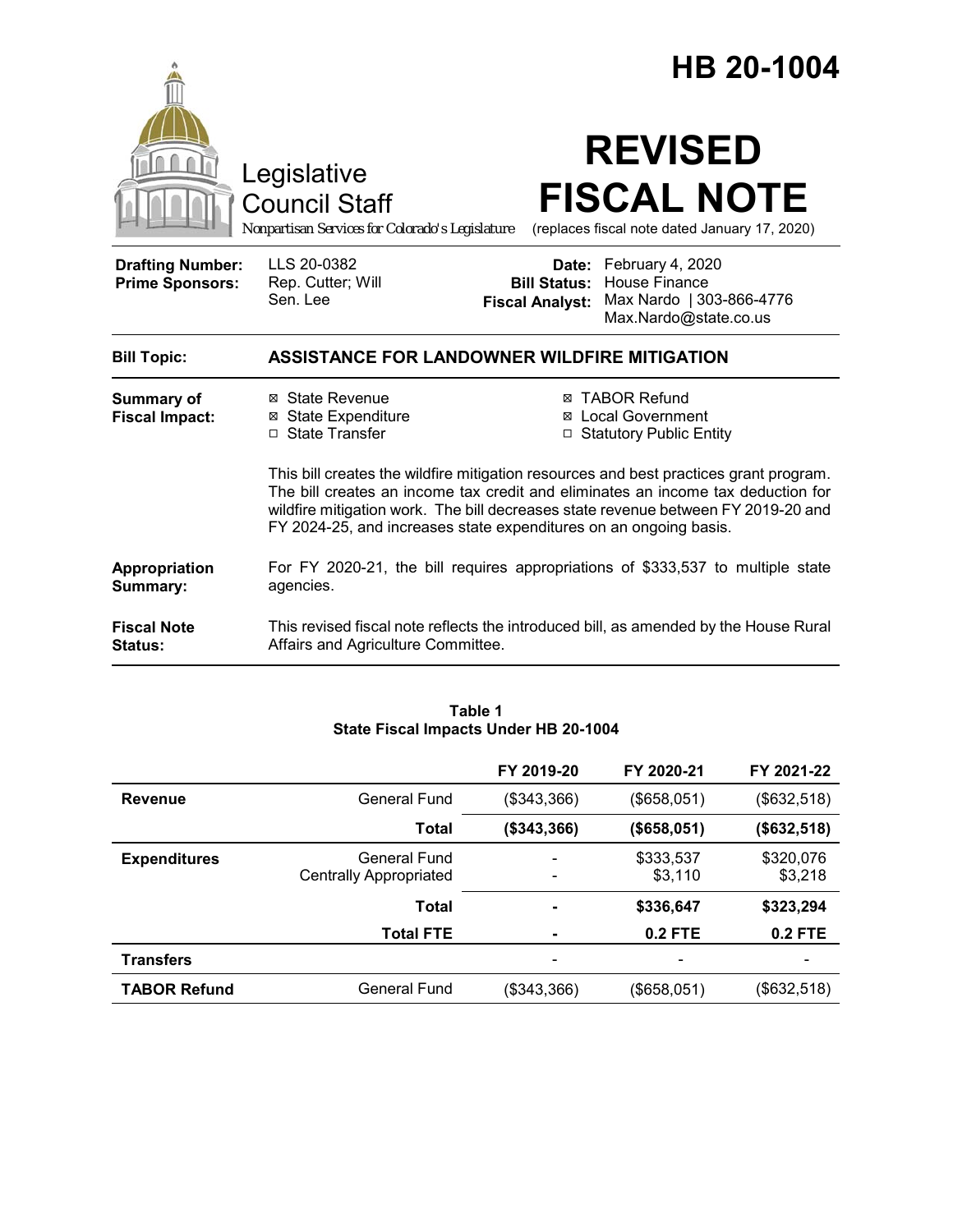February 4, 2020

# **Summary of Legislation**

This bill creates the Wildfire Mitigation Resources and Best Practices Grant Program in the Colorado State Forest Service (CSFS) in the Department of Higher Education (DHE). Local governments, special districts, tribal agencies or programs, and nonprofit organizations are eligible for grant funding to be used to conduct outreach to landowners to inform them of best practices and resources available for wildfire mitigation. Grants must be awarded by January 1 of each year and a report on the grant program must be submitted to the General Assembly by September 1, 2021, and each year thereafter. The grant program is repealed January 1, 2025.

For tax years 2020 through 2024, the bill creates a state income tax credit for costs incurred in performing wildfire mitigation measures. The amount of the tax credit is 25 percent of up to \$2,500 in qualified costs. It also eliminates the wildfire mitigation income tax deduction beginning tax year 2021, which under current law is in effect through tax year 2024.

# **Background**

In tax year 2018, 1,748 taxpayers claimed the wildfire mitigation tax deduction, totaling \$2.2 million in aggregate deductions on income tax returns. This reduced state General Fund revenue by about \$103,000.

# **State Revenue**

The bill decreases state General Fund revenue by an estimated \$343,366 in FY 2019-20 and \$658,051 in FY 2021-22. Table 2 shows the net impact on the General Fund through the period that the income tax credit is available. The tax credit figures for FY 2019-20 and FY 2024-25 represent a half-year impact. The actual reduction in state revenue may be greater than estimated if wildfire mitigation work occurs at a greater rate due to the availability of the income tax credit.

Eliminating the income tax deduction increases state General Fund revenue beginning FY 2020-21. Creating the tax credit decreases General Fund revenue beginning in FY 2019-20. The net impact of this is a revenue reduction each year because tax deductions reduce a tax bill by the size of the deduction multiplied by the state income tax rate of 4.63 percent, whereas tax credits reduce a final tax bill dollar-for-dollar.

The estimated revenue impact is based on a five-year average of wildfire mitigation spending through 2018, adjusted to reflect future population growth.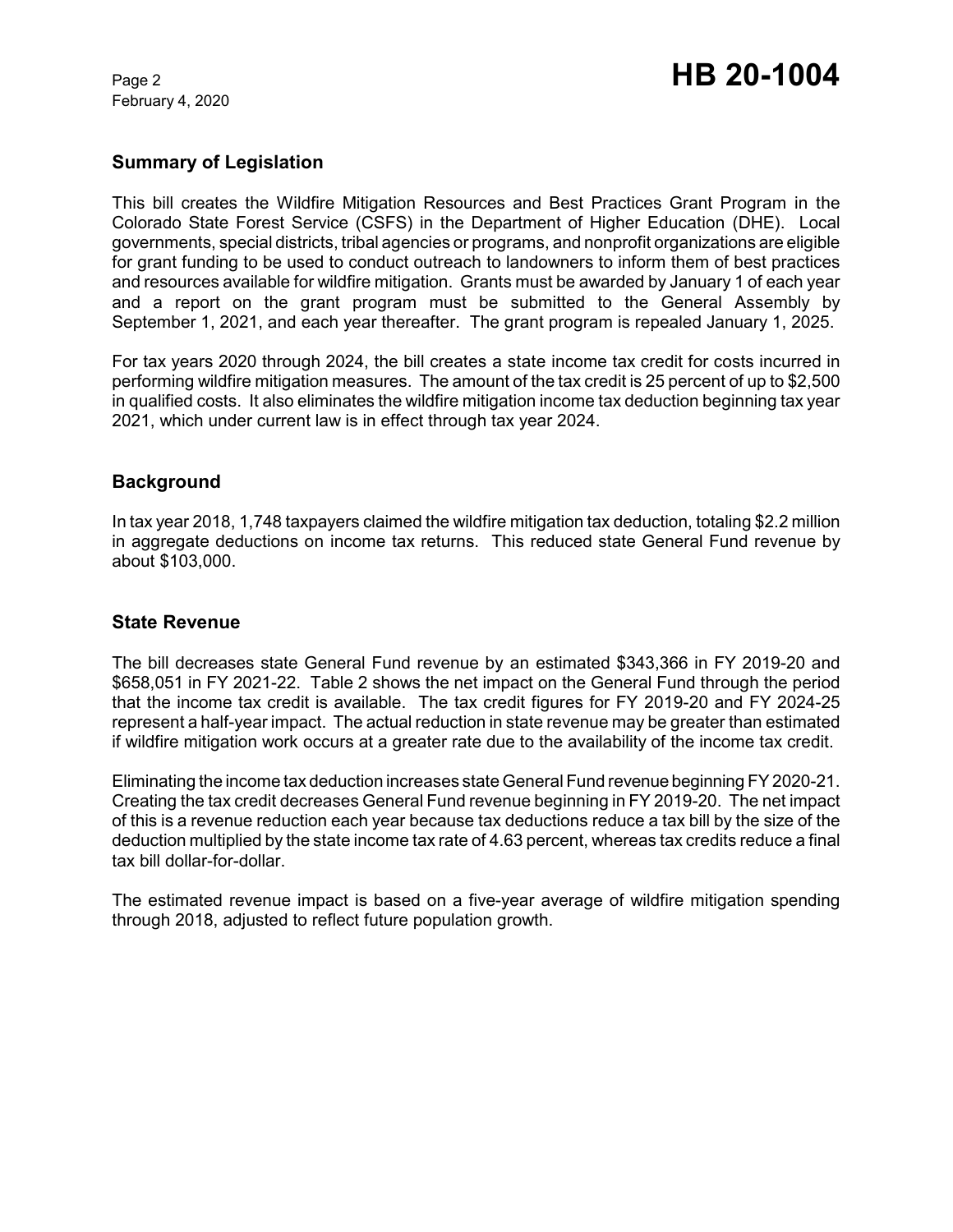| <b>Fiscal Year</b> | <b>Elimination of</b><br><b>Tax Deduction</b> | <b>Tax Credit</b> | <b>Net Impact</b> |
|--------------------|-----------------------------------------------|-------------------|-------------------|
| FY 2019-20         |                                               | $(\$343,366)$     | (\$343,366)       |
| FY 2020-21         | \$32,114                                      | (\$690,165)       | (\$658,051)       |
| FY 2021-22         | \$64.548                                      | (\$697,067)       | (\$632,519)       |
| FY 2022-23         | \$65,194                                      | $(\$704,037)$     | (\$638,843)       |
| FY 2023-34         | \$65,846                                      | $(\$711,078)$     | (\$645,232)       |
| FY 2024-25         | \$33,087                                      | (\$357,308)       | (\$324,221)       |

#### **Table 2 General Fund Impacts Under HB 20-1004**

# **State Expenditures**

The bill increases General Fund expenditures by \$336,647 and 0.2 FTE in FY 2020-21, and by \$323,294 and 0.2 FTE in FY 2021-22 and future years. These costs are shown in Table 3 and described below.

|                                       | FY 2020-21     | FY 2021-22 |
|---------------------------------------|----------------|------------|
| <b>Department of Higher Education</b> |                |            |
| <b>Personal Services</b>              | \$13,154       | \$14,350   |
| <b>Operating Expenses</b>             | \$2,510        | \$2,510    |
| Grant Program                         | \$300,000      | \$300,000  |
| Centrally Appropriated Costs*         | \$3,110        | \$3,218    |
| <b>DHE Subtotal</b>                   | \$318,774      | \$320,078  |
| <b>FTE</b>                            | <b>0.2 FTE</b> | 0.2 FTE    |
| <b>Department of Revenue</b>          |                |            |
| Changes to Tax Forms                  | \$17,873       | \$3,216    |
| <b>Department of Revenue Subtotal</b> | \$17,873       | \$3,216    |
| Total                                 | \$336,647      | \$323,294  |
| <b>Total FTE</b>                      | $0.2$ FTE      | $0.2$ FTE  |

#### **Table 3 Expenditures Under HB 20-1004**

 *\* Centrally appropriated costs are not included in the bill's appropriation.*

**Department of Higher Education.** Beginning in FY 2020-21, the CSFS requires \$300,000 to issue grants, assuming 30 grants averaging \$10,000 will be awarded. Because this grant program is open to local governments, special districts, tribal, and nonprofit organizations, the number of grant applications could greatly exceed 30 and it is assumed appropriations adjustments will be requested through the annual budget process, if needed. DHE also requires 0.2 FTE to administer